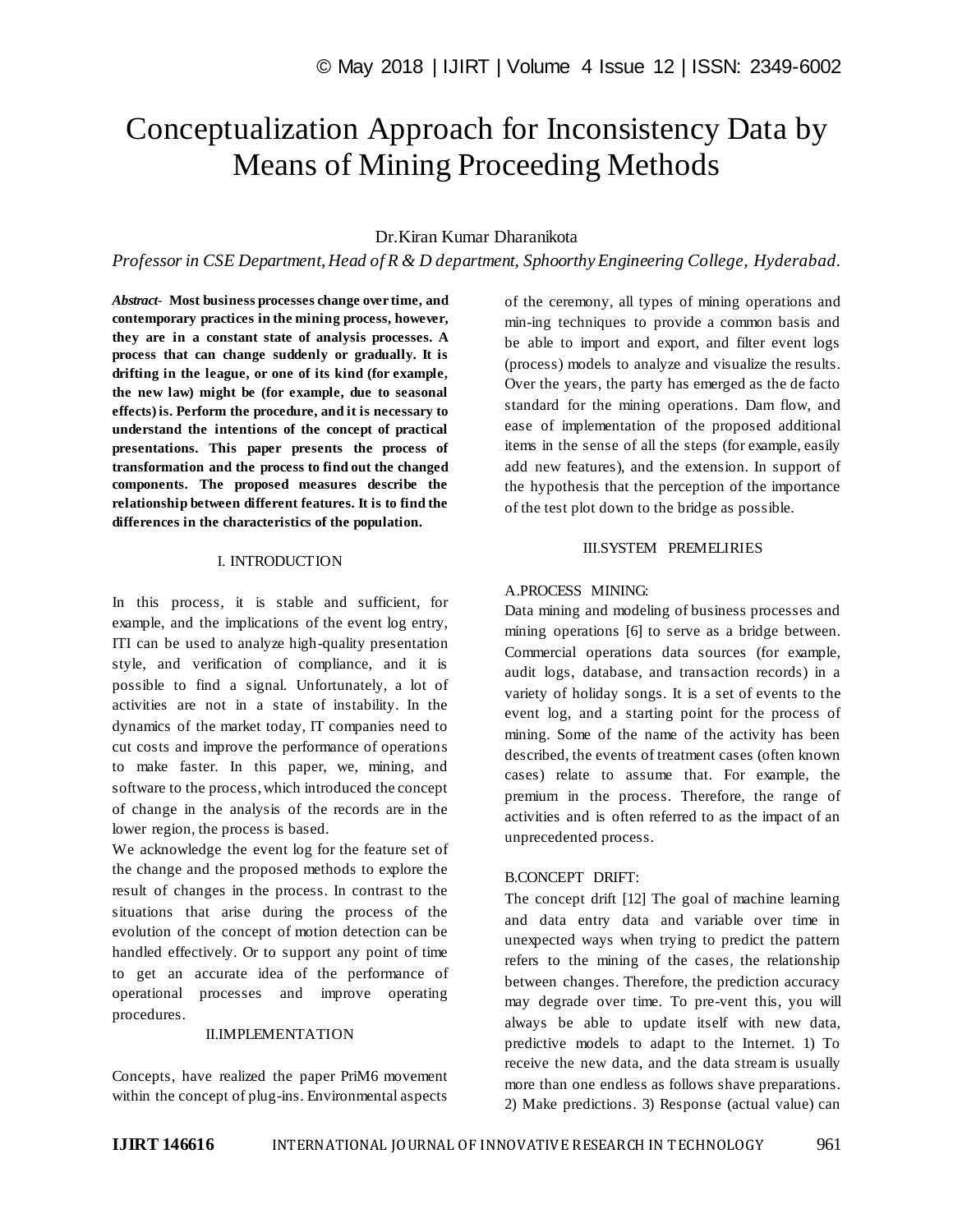be obtained and 4) to update the predictive models. Ask the expected: 1 operating conditions Q) design concept and responds to movement (if necessary), as soon as possible, the amendment 2) once and adapt to changes in the difference be-tween the noise of intentions, but it is a strong voice. And 3) the arrival of a limited amount of memory for data storage, and use less time and labor.

#### C.NATURE OF DRIFTS:

How to activate the change, you can change the immediate and permanent classification. Changes in the short term at the moment of change and survival [31] permanent, except in cases that would affect a very small. In this paper, we can make permanent changes often do not meet the moment of transition from outliers in the data mining, data.2 shift / compatible with the concept of noise cannot be detected by sight. It can cause a deviation in the concept of change (practice process) is in. This is shown in the picture. 3, we have identified four categories of intention.

## 1) Sudden drift:

This corresponds to a substitution of an existing process M1 with a new process M2, as shown in Fig. 3(a). M1 ceases to exist from the moment of substitution. In other words, all cases (process instances) from the instant of substitution emanate from M2. This class of drifts is typically seen in scenarios such as emergencies, crisis situations and change of law. As an example, a new regulation by the finance ministry of India mandates all banks to pro-cure and report the customer's personal account number in their transactions.

## 2) Gradual drift:

This refers to the scenario, as shown in Fig. 3(b) where a current process M1 is replaced with a new process M2.

Unlike the sudden drift, here both processes coexist for some time with M1 discontinued gradually. For example, a supply chain organization might introduce a new delivery process. This process is, however, applicable only for orders taken henceforth. All previous orders still have to follow the former delivery process.

This corresponds to the scenario where a set of processes reappear after some time (substituted back and forth), as shown in Fig. 3(c). It is quite natural to observe such a phenomenon with processes having a seasonal influence.

For example, a travel agency might deploy a different process to attract customers during Christmas period. The recurrence of processes may be periodic or nonperiodic. An example of a non-periodic recurrence is the deployment of a process subjected to market conditions. The point of deployment and the duration of deployment are both de-pendent on external factors (here, the market conditions). Periodic drifts may be caused by seasonal effects.

## IV. IMPLEMENTATION

1) Change-pattern specific features: In this paper, we presented very generic features (based on follows/precedes relation). These features are neither complete nor sufficient to detect all classes of changes. An important direction of research would be to define features catering to different classes of changes and investigate their effectiveness.

A taxonomy/classification of change patterns and the appropriate features for detecting changes with respect to those patterns are needed. 2) Feature selection: The feature sets presented in this paper result in a large number of features. For example, the activity relation count feature type generates  $3\times|A|$ features whereas the WC and J measure generate  $|A|2$ features (corresponding to all activity pairs). On the one hand, such high dimensionality makes analysis intractable for most real-life logs. On the other hand, changes being typically concentrated in a small region of a process make it unnecessary to consider all features. There is a need for tailored dimensionality reduction techniques [44], [45] that can efficiently select the most appropriate features.

## 3) Holistic approaches:

In this paper, we discussed ideas on change detection and localization in the context of sudden and gradual changes to the control-flow perspective of a process. As mentioned in Section IV, the data and resource perspectives are also, however, equally important. Features and techniques that can enable the detection of changes in these other perspectives need to be discovered. Furthermore, there could be instances

3) Recurring drift: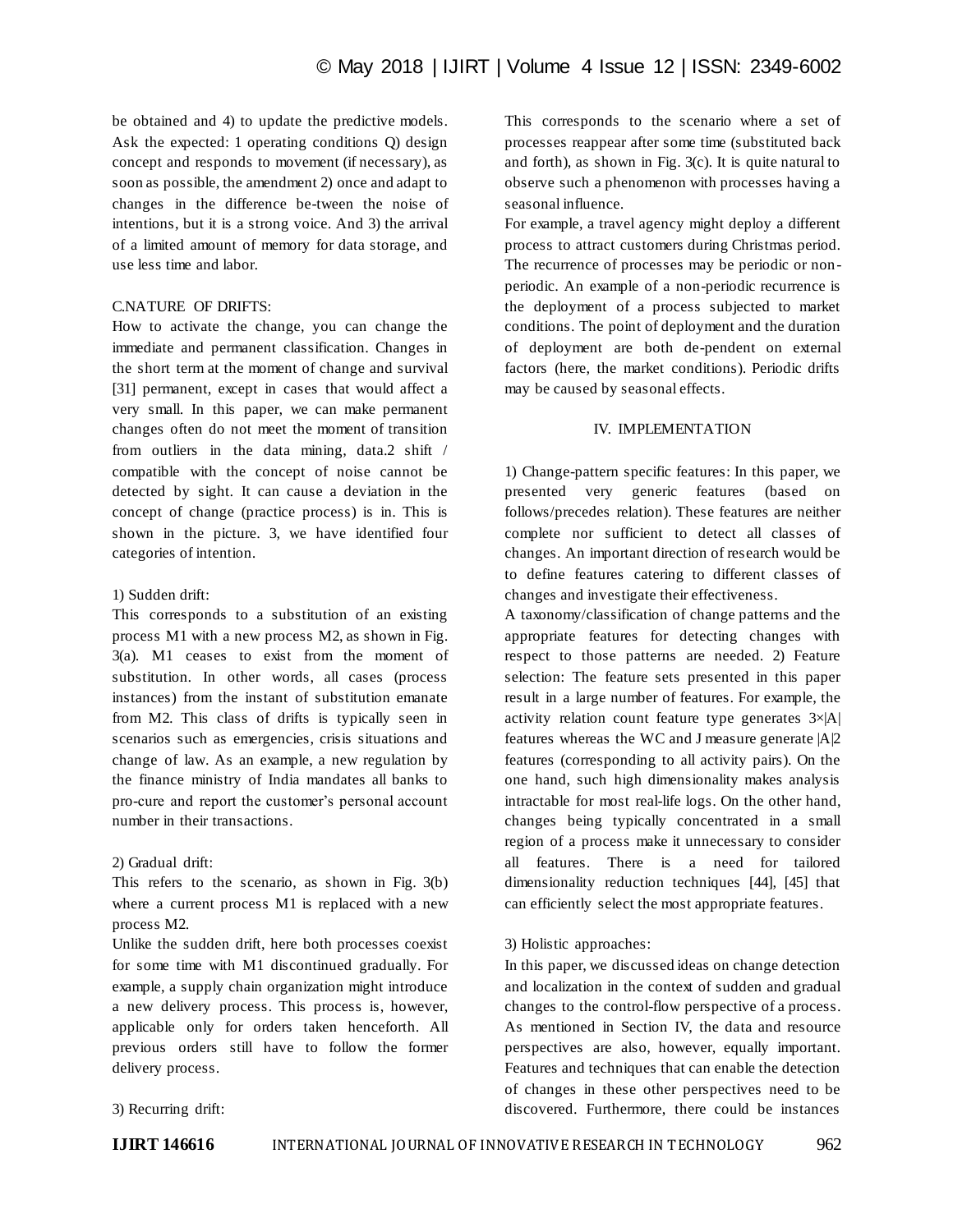where more than one perspective (e.g., both control and resource) change simultaneously. Hybrid approaches considering all aspects of change holistically need to be developed.

4) Recurring drifts:

When dealing with recurring drifts, in addition to change point detection and change localization, it is important to identify the variant(s) that recur. This requires robust metrics to assess the similarity between process variants and/ or event logs.

## 5) Change process discovery:

As mentioned earlier, after detecting the change points and the regions of change, it is necessary to put them together in perspective. Organizations would be interested in discovering the evolution of change (e.g., as an animation depicting how the process has changed/evolved over time). In addition, there are other applications such as de-riving a configurable model for the process variants. A configurable process model describes a family of similar process models.

The process variants discovered using concept drift can be merged to derive a configurable process model.

#### IV.CONCLUSION

In this paper, we succumb to distractions in the mining process, and the process of change that in any analysis based on the event log. We acknowledge the event log for the feature set of the change and the proposed methods to explore the result of changes in the process. Our preliminary findings to determine the intentions of the change process that can be handled effectively concept refers to a variety of situations. Change, the event log can be broken down and analyzed. And monitoring and evaluation of efforts to deal with the first step in the process of change. To change the angle of the flow control gradually drifts seen suddenly it appears. Therefore, if you take into account the starting point of a new branch in the mining process, our analysis is taken, and there are still many challenges that need to be addressed to take for. There are some of these challenges.

#### **REFERENCES**

- [1] (2010). All-in-one Permit for Physical Aspects: (Om-geving sver gunning) in a Nutshell [Online]. Available: http://www. answersforbusiness.nl/regulation/all-in-onepermit-physical-aspects.
- [2] United States Code. (2002, Jul.). Sarbanes-Oxley Act of 2002, PL 107-204, 116 Stat 745 [Online].Available:http://files.findlaw.com/news. findlaw.com/cnn/docs/gwbush/ sarbanesoxley072302.pdf.
- [3] W. M. P. van der Aalst, M. Rosemann, and M. Dumas, "Deadline-based escalation in processaware information systems," Decision Support Syst., vol. 43, no. 2, pp. 492–511, 2011. 170 IEEE TRANSACTIONS ON NEURAL NETWORKS AND LEARNING SYSTEMS, VOL. 25, NO. 1, JANUARY 2014.
- [4] M. Dumas, W. M. P. van der Aalst, and A. H. M. Ter Hofstede, Process- Aware Information Systems: Bridging People and Software Through Process Technology. NewYork, NY, USA: Wiley, 2005.
- [5] [5] W. M. P. van der Aalst and K. M. van Hee, Work-flow Management: Models, Methods, and Systems. Cam-bridge, MA, USA: MIT Press, 2004.
- [6] W. M. P. van der Aalst, Process Mining: Discovery, Conformance and Enhancement of Business Processes. New York, NY, USA: Springer-Verlag, 2011.
- [7] B. F. van Dongen and W. M. P. van der Aalst, "A meta model for process mining data," in Proc. CAiSE Work-shops (EMOI-INTEROP Workshop), vol. 2. 2005, pp. 309–320.
- [8] C. W. Günther, (2009). XES Standard Definition [On-lilne]. Available: http://www.xesstandard.org
- [9] F. Daniel, S. Dustdar, and K. Barkaoui, "Process min-ing manifesto," in BPM 2011 Workshops, vol. 99. New York, NY, USA: Springer-Verlag, 2011, pp. 169–194.
- [10] R. P. J. C. Bose, W. M. P. van der Aalst, I.  $\check{Z}$ liobait e, and M. Pechenizkiy, "Handling concept drift in process mining," in Proc. Int. CAiSE, 2011, pp. 391–405.
- [11] J. Carmona and R. Gavaldà, "Online techniques for dealing with concept drift in process mining," in Proc. Int.Conf. IDA, 2012, pp. 90–102.